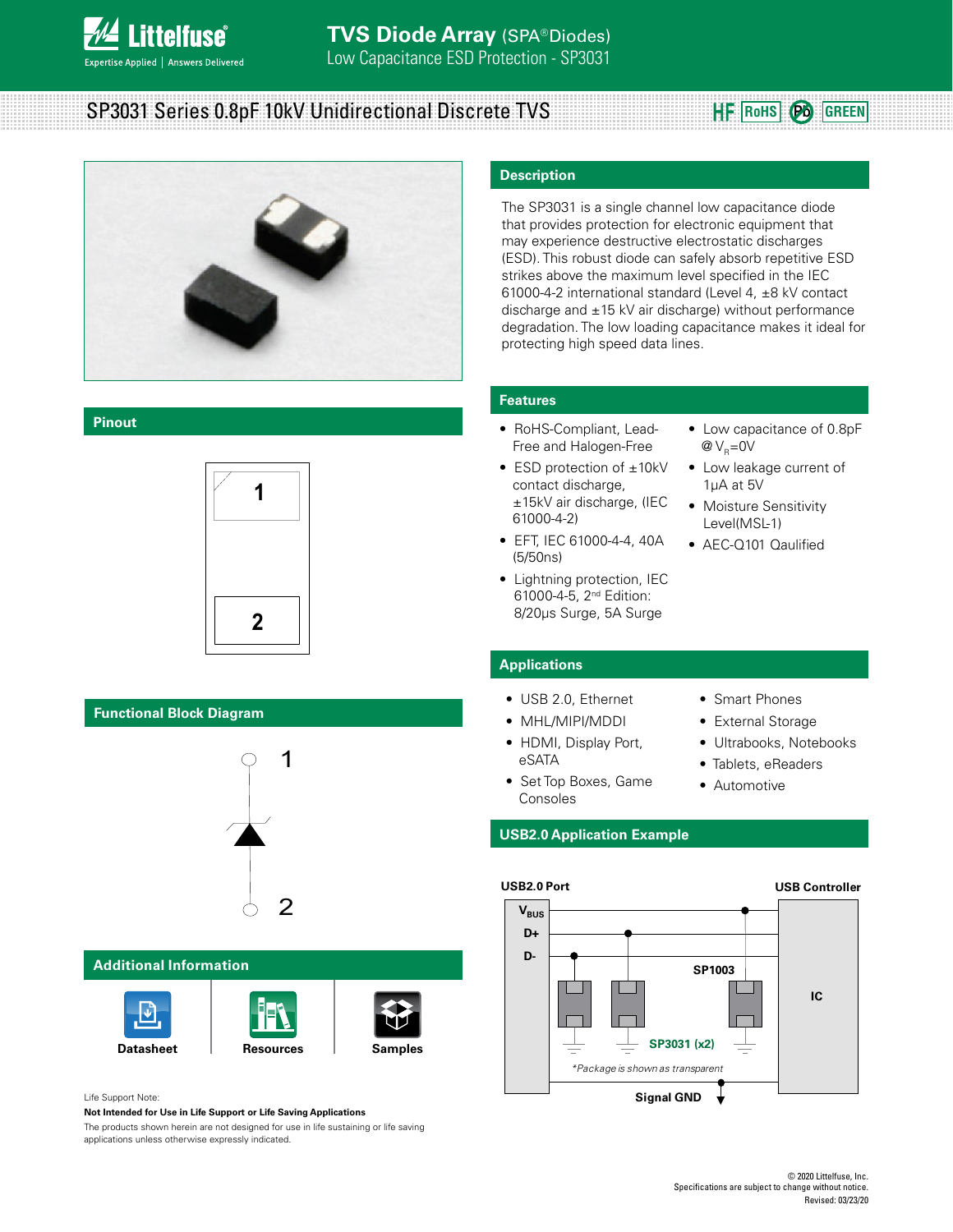| <b>Absolute Maximum Ratings</b> |                                     |              |              |  |
|---------------------------------|-------------------------------------|--------------|--------------|--|
| <b>Symbol</b>                   | <b>Parameter</b>                    | <b>Value</b> | <b>Units</b> |  |
| 'PP                             | Peak Current $(t_{0} = 8/20 \mu s)$ | 5.0          | А            |  |
| י 0P                            | <b>Operating Temperature</b>        | $-40$ to 125 | °C           |  |
| STOR                            | Storage Temperature                 | $-55$ to 150 | $^{\circ}C$  |  |

CAUTION: Stresses above those listed in "Absolute Maximum Ratings" may cause permanent damage to the component. This is a stress only rating and operation of the component at these or any other conditions above those indicated in the operational sections of this specification is not implied.

#### **Electrical Characteristics (Top-25°C)**

| Parameter                          | <b>Symbol</b>                          | <b>Test Conditions</b>                                    | <b>Min</b> | <b>Typ</b> | <b>Max</b> | <b>Units</b> |
|------------------------------------|----------------------------------------|-----------------------------------------------------------|------------|------------|------------|--------------|
| Reverse Standoff Voltage           | $V_{RWM}$                              | $IR=1\mu A$                                               |            |            | 5.0        |              |
| Breakdown Voltage                  | $V_{BB}$                               | $Ie=1mA$                                                  | 6.0        |            |            |              |
| Reverse Leakage Current            | $\mathsf{I}_{\mathsf{I} \mathsf{FAK}}$ | $V_{0} = 5V$                                              |            |            |            | μA           |
| Clamp Voltage <sup>1</sup>         | $V_c$                                  | $I_{\text{pp}}$ =1A, t <sub>n</sub> =8/20µs, I/O to GND   |            | 6.9        |            |              |
|                                    |                                        | $I_{\text{pp}} = 2A$ , t <sub>n</sub> =8/20µs, I/O to GND |            | 7.5        |            |              |
| Dynamic Resistance <sup>2</sup>    | $R_{_{\rm DYN}}$                       | TLP, $t = 100$ ns, I/O to GND                             |            | 0.6        |            | $\Omega$     |
| ESD Withstand Voltage <sup>1</sup> | $V_{ESD}$                              | IEC 61000-4-2 (Contact)                                   | ±10        |            |            | kV           |
|                                    |                                        | IEC 61000-4-2 (Air)                                       | ±15        |            |            | kV           |
| Diode Capacitance <sup>1</sup>     | $C_{VO-VO}$                            | Reverse Bias=0V, f= 1 MHz                                 |            | 0.8        |            | pF           |

**Note: 1.** Parameter is guaranteed by design and/or component characterization. **2.**Transmission Line Pulse (TLP) with 100ns width, 2ns rise time, and average window t1=70ns to t2= 90ns

### **Insertion Loss (S21) I/O to GND**



#### **8/20µs Waveform**



### **Capacitance vs. Reverse Voltage**



#### **8kV Clamping Voltage**

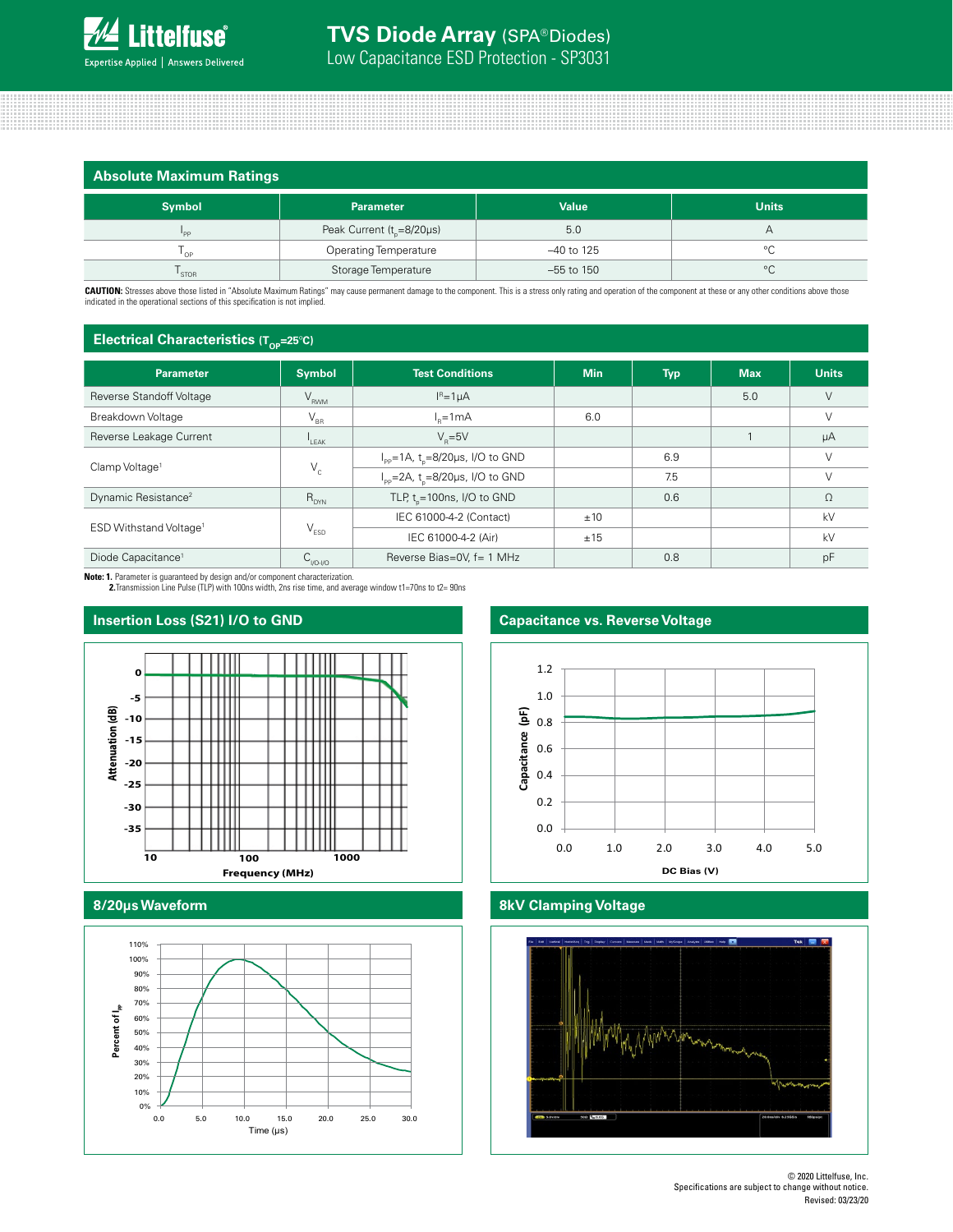

| <b>Product Characteristics</b> |                                                           |  |  |  |
|--------------------------------|-----------------------------------------------------------|--|--|--|
|                                |                                                           |  |  |  |
| <b>Lead Plating</b>            | Pre-Plated Frame                                          |  |  |  |
| <b>Lead Material</b>           | Copper Alloy                                              |  |  |  |
| <b>Substitute Material</b>     | Silicon                                                   |  |  |  |
| <b>Body Material</b>           | Molded Compound                                           |  |  |  |
| Flammability                   | UL Recognized compound meeting<br>flammability rating V-0 |  |  |  |

| <b>Ordering Information</b> |  |
|-----------------------------|--|
|                             |  |

| <b>Part Number</b> | <b>Package</b> | Min. Order Oty. |
|--------------------|----------------|-----------------|
| SP3031-01ETG       | SOD882         | 10000           |

### **Soldering Parameters**

| <b>Reflow Condition</b>                                        |                                      |                    |  |  |
|----------------------------------------------------------------|--------------------------------------|--------------------|--|--|
|                                                                | Pb - Free assembly                   |                    |  |  |
| <b>Pre Heat</b>                                                | - Temperature Min $(T_{s(min)})$     | $150^{\circ}$ C    |  |  |
|                                                                | - Temperature Max $(T_{\text{sum}})$ | $200^{\circ}$ C    |  |  |
|                                                                | - Time (min to max) $(t_2)$          | $60 - 180$ secs    |  |  |
| Average ramp up rate (Liquidus) Temp (T <sub>1</sub> ) to peak | 3°C/second max                       |                    |  |  |
| $T_{S(max)}$ to $T_{L}$ - Ramp-up Rate                         | 3°C/second max                       |                    |  |  |
| <b>Reflow</b>                                                  | - Temperature (T.) (Liquidus)        | $217^{\circ}$ C    |  |  |
|                                                                | - Temperature (t.)                   | $60 - 150$ seconds |  |  |
| Peak Temperature (T <sub>n</sub> )                             | $260^{+0/5}$ °C                      |                    |  |  |
| Time within 5°C of actual peak Temperature (t)                 | $20 - 40$ seconds                    |                    |  |  |
| <b>Ramp-down Rate</b>                                          | 6°C/second max                       |                    |  |  |
| Time 25°C to peak Temperature (T <sub>a</sub> )                | 8 minutes Max.                       |                    |  |  |
| Do not exceed                                                  | $260^{\circ}$ C                      |                    |  |  |

## **Part Numbering System Part Marking System**



# Temperature **Temperature Ramp-dow Ramp-do n Preheat T**S(min)  $\mathbf{t}_\mathrm{S}$ **25 time to peak temperature Time**

**Ramp-up**

**T**P





 $\rightarrow$  t<sub>P</sub>  $\leftarrow$ 

**Critical Zone TL to TP**